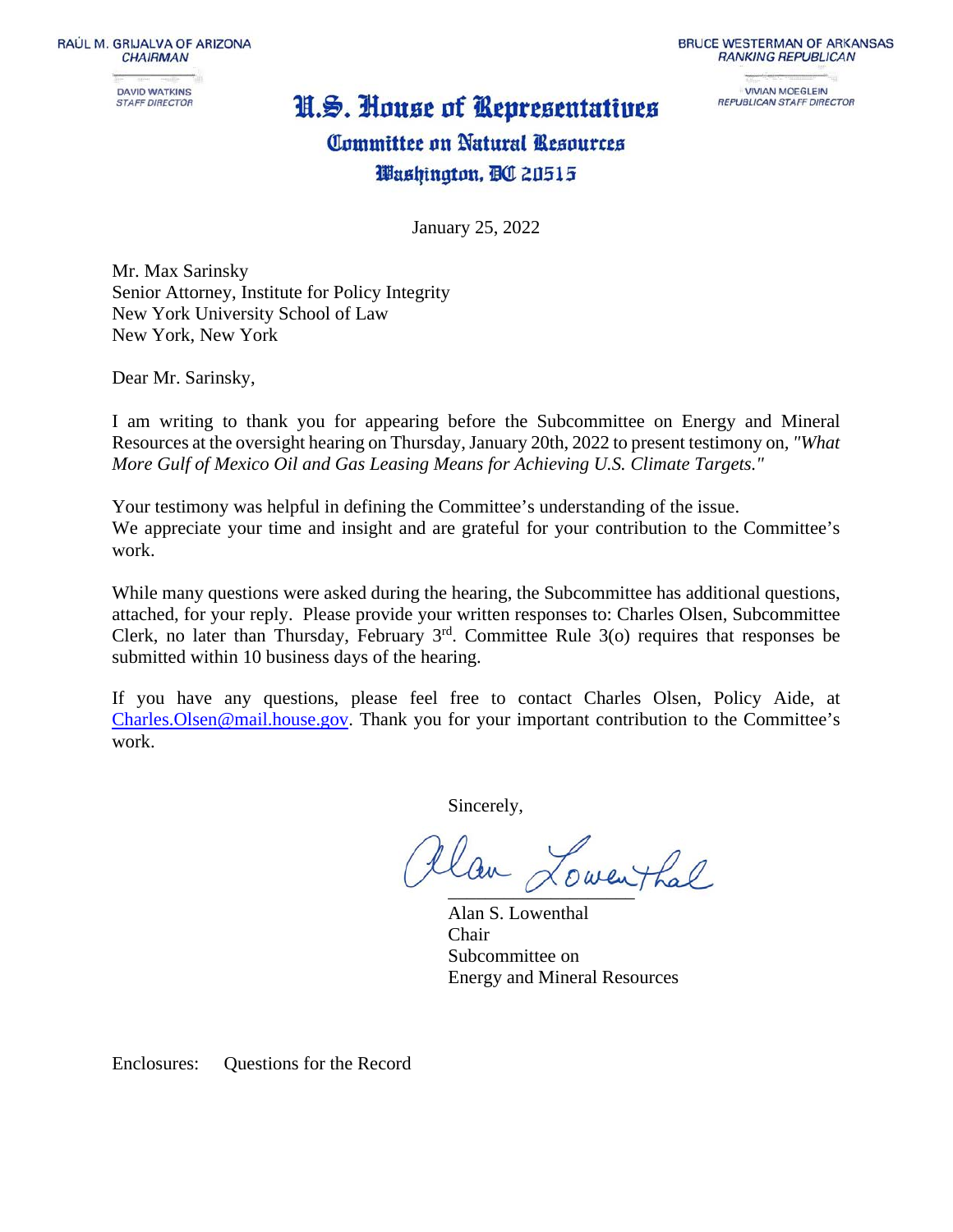## **Questions for the Record by Democrat Members**

### **Questions from Rep. Huffman for Max Sarinsky; Senior Attorney, Institute for Policy Integrity, NYU School of Law:**

1. Mr. Sarinsky, can you identify a few of the times that U.S. courts have taken issue with federal agencies using either perfect substitution or very high substitution rates to support fossil fuel projects or additional fossil fuel leasing?

### **Questions for the Record by Republican Members**

Questions from Rep. Carl:

- 1. You emphasize twice in your testimony's first two paragraphs that your think-tank (IPI) is non-partisan. Please disclose for the record the political contributions and affiliations of yourself and obtain from your present colleagues and disclose that information for the institute's executive committee and board.
- 2. What is your think-tank's prediction for both US and global oil demand over by years 2025, 2035, 2040, and 2050? (If IPI has not made or refuses to make such a prediction here, please cite a credible source for such prediction upon which you base your policy prescriptions.)
- 3. Has any person or agency within the Biden Administration ever asked IPI or its employees to conduct studies or informal analysis of any kind to support its policy or regulatory processes?
	- a. If so, lease provide the committee either physical or electronic copies of such communications.
- 4. If so, has IPI or its employees been in any way compensated for such work product? If so, lease provide the committee either physical or electronic copies of such transactions.
- 5. Excluding public comments, has IPI directly communicated with any member of the White House staff, either political appointee or career staff, on BOEM's Revised Draft Environmental Impact Statement for Cook Inlet Lease Sale 258?
	- a. If so, lease provide the committee either physical or electronic copies of such communications.
- 6. Excluding public comments, has IPI directly communicated with any member of the Interior Department staff, either political appointee or career staff, on BOEM's Revised Draft Environmental Impact Statement for Cook Inlet Lease Sale 258?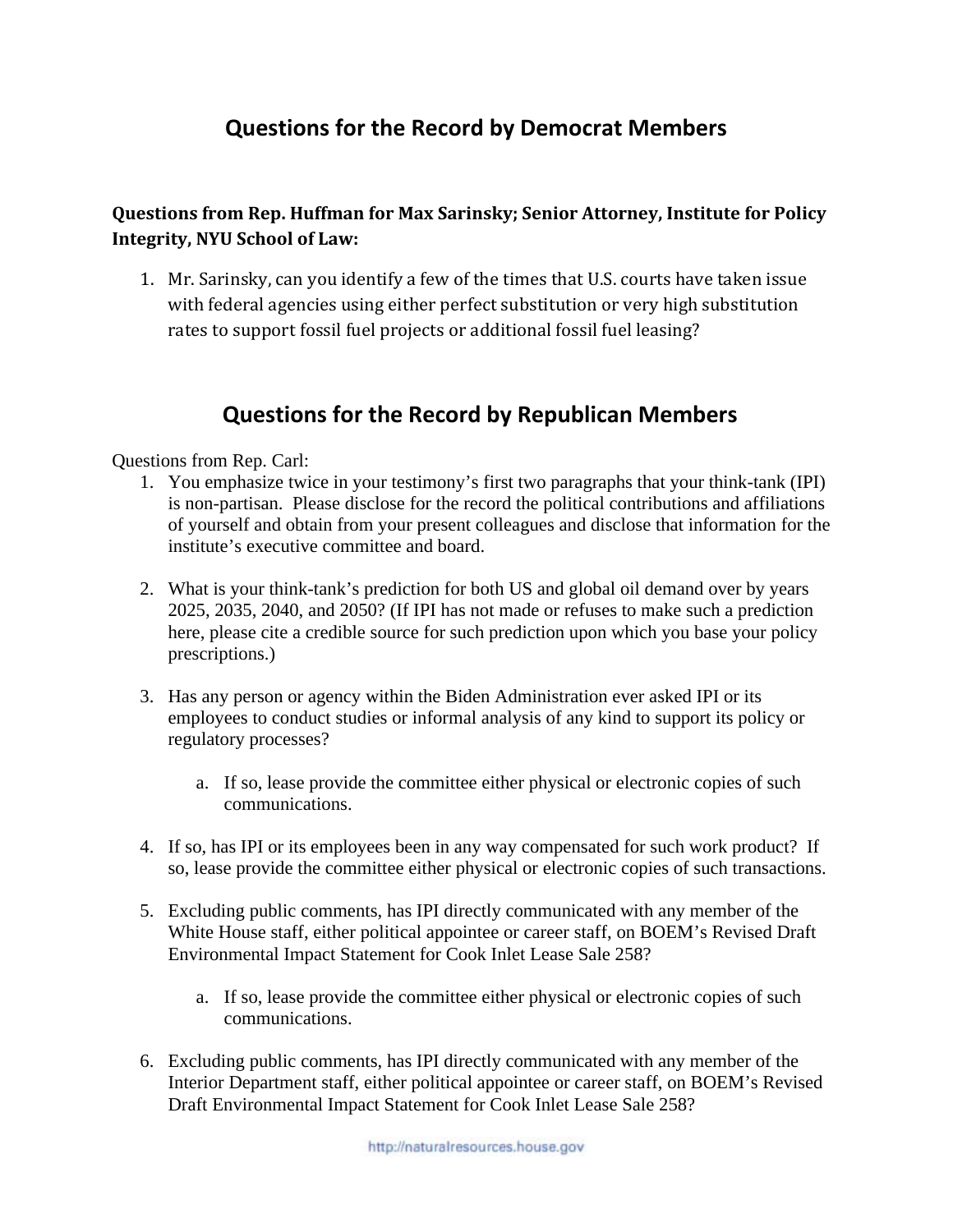- a. If so, lease provide the committee either physical or electronic copies of such communications.
- 7. Please disclose any instances where IPI has offered, been requested for, or provided any information in support of the filings of the parties to *Friends of the Earth v. Haaland* (DDC) as well as any and all of the cases you cite in your testimony, and please provide the committee either physical or electronic copies of such communications. (Including *Ctr. for Biological Diversity v.* Bernhardt, 982 F.3d 723, 736–40 (9th Cir. 2020))
- 8. Your testimony cites working paper from one Brian Prest of Resources for the Future. Please disclose all communications between IPI employees and Mr. Prest.
- 9. In the hearing, you indicated that you were aware of a study that showed restricting oil and gas production in the GOM would result in a decrease in the total consumption of oil and gas in the US. Please provide that study.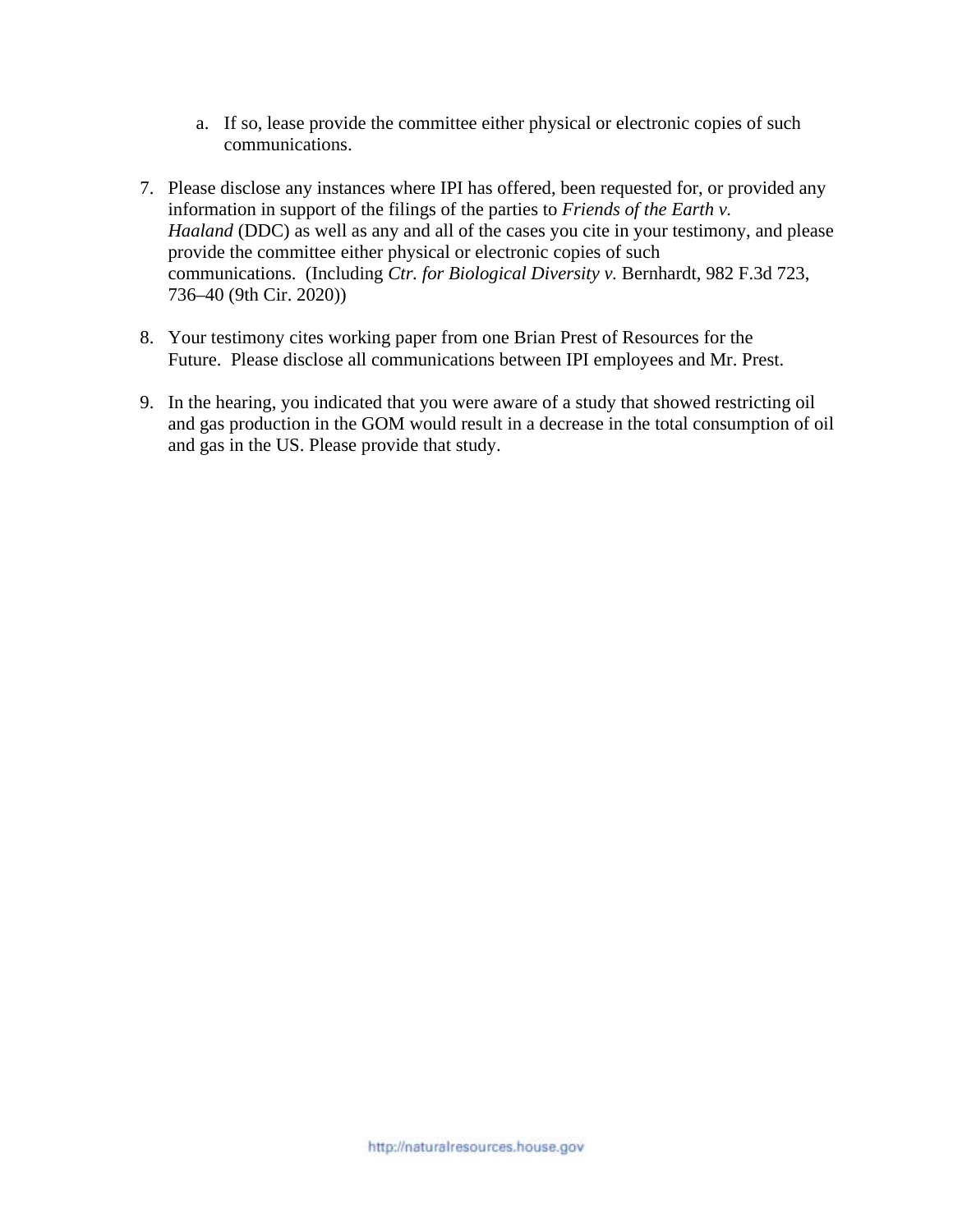#### **Responses of Max Sarinsky to Questions for the Record**

Before the House Subcommittee on Energy and Mineral Resources February 3, 2022

#### **Question from Rep. Huffman**

#### *1. Mr. Sarinsky, can you identify a few of the times that U.S. courts have taken issue with federal agencies using either perfect substitution or very high substitution rates to support fossil fuel projects or additional fossil fuel leasing?*

At least five federal court cases fit this description, which can be grouped into two categories.

In at least two cases, federal appellate courts have rejected the assumption of perfect substitution, finding that it violates economic principles. First, in 2003, the U.S. Court of Appeals for the Eighth Circuit rejected an analysis from the Surface Transportation Board assuming that a proposed coal railroad would not affect coal consumption, explaining that "the proposition that the demand for coal will be unaffected by an increase in availability and a decrease in price, which is the stated goal of the project, is illogical at best."[1](#page-3-0) Then, in 2017, the U.S. Court of Appeals for the Tenth Circuit rejected an analysis from the Bureau of Land Management ("BLM") finding that fossil fuel leasing would not affect greenhouse gas emissions, finding the "perfect substitution assumption arbitrary and capricious" because it is "contrary to basic supply and demand principles."[2](#page-3-1)

In three other cases, federal courts have rejected the MarketSim model that the Bureau of Ocean Energy Management ("BOEM") developed for its review of offshore leasing, which finds very high substitution rates. First, in 2020, the U.S. Court of Appeals for the Ninth Circuit held that BOEM's analysis improperly omitted impacts on foreign oil demand resulting from domestic production, and thus irrationally assumed that foreign oil consumption will remain static when domestic production increases.<sup>[3](#page-3-2)</sup> As the Court explained, this ignores the global nature of the energy market and violates "basic economics principles" about supply and demand.<sup>[4](#page-3-3)</sup> Then, in 2021, the U.S. District Court for the District of Alaska echoed these findings in a decision vacating a BLM development plan that relied on the same faulty modeling.[5](#page-3-4) Most recently, just last week, the U.S. District Court for the District of Columbia identified the same flaw in BOEM's analysis and thus vacated an offshore lease sale in the Gulf of Mexico.<sup>[6](#page-3-5)</sup>

#### **Questions from Rep. Carl:**

*1. You emphasize twice in your testimony's first two paragraphs that your think-tank (IPI) is nonpartisan. Please disclose for the record the political contributions and affiliations of yourself and* 

<span id="page-3-0"></span><sup>1</sup> *Mid States Coal. for Progress v. Surface Transp. Bd*., 345 F.3d 520, 549 (8th Cir. 2003).

<span id="page-3-1"></span><sup>2</sup> *WildEarth Guardians v. BLM*, 870 F.3d 1222, 1236 (10th Cir. 2017).

<span id="page-3-2"></span><sup>3</sup> *Id*.

<span id="page-3-3"></span><sup>4</sup> *Ctr. for Biological Diversity v. Bernhardt*, 982 F.3d 723, 736–40 (9th Cir. 2020).

<span id="page-3-4"></span><sup>5</sup> *Sovereign Inupiat for a Living Arctic v. BLM*, No. 3:20-CV-00290-SLG, 2021 WL 3667986, at \*10–14 (D. Alaska Aug. 18, 2021).

<span id="page-3-5"></span><sup>6</sup> *Friends of the Earth v. Haaland*, No. CV 21-2317 (RC), 2022 WL 254526, at \*12–15 (D.D.C. Jan. 27, 2022).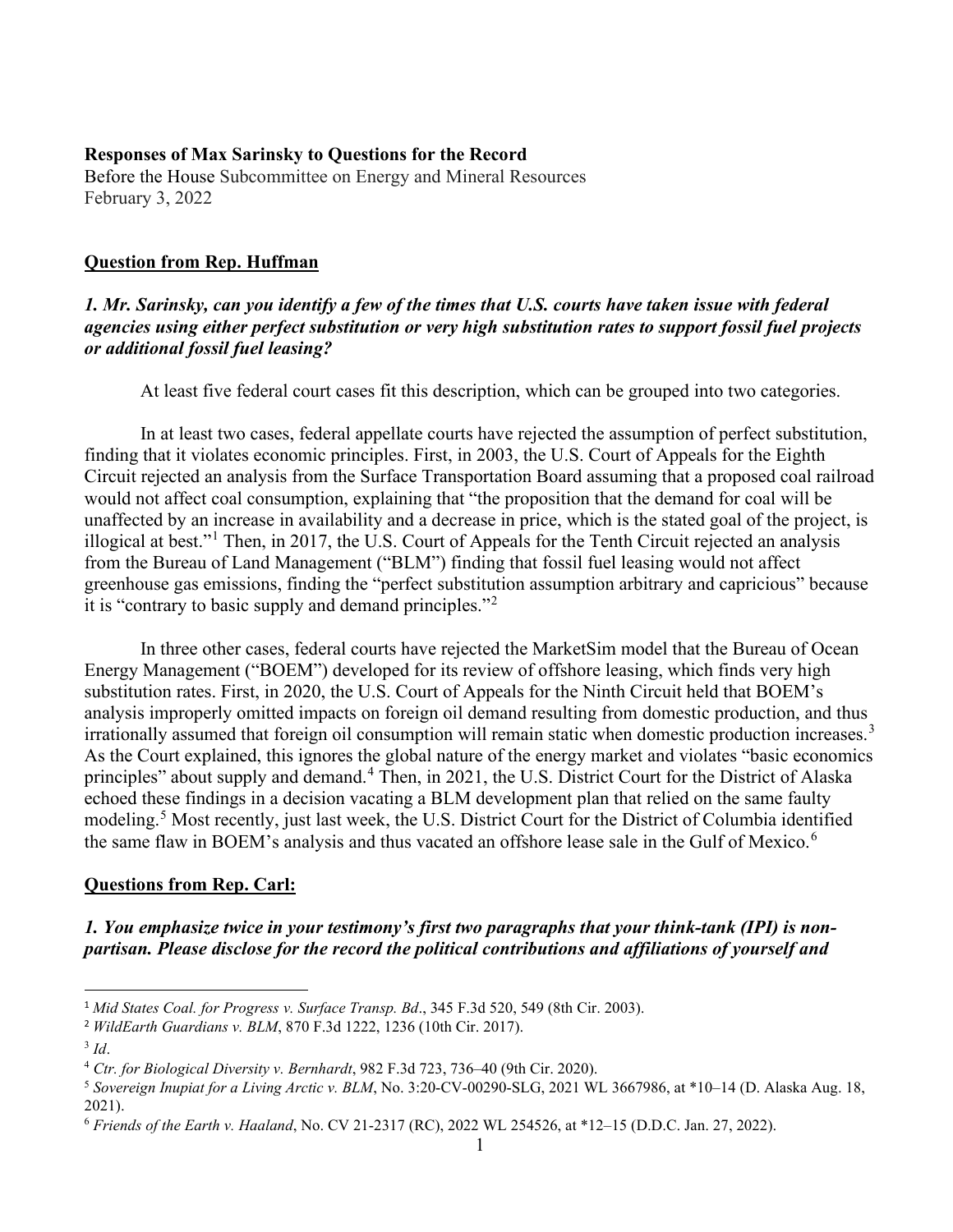#### *obtain from your present colleagues and disclose that information for the institute's executive committee and board.*

The redundancy of that statement in my written testimony was due to an editing oversight for which I apologize. In any event, my individual contributions to federally registered political committees is publicly available [here](https://www.fec.gov/data/receipts/individual-contributions/?contributor_name=FEC+-+Campaign+Finance+Reports+and+Data&contributor_name=max+sarinsky) through the Federal Election Commission ("FEC") website. I have no personal knowledge of contributions from other Institute for Policy Integrity ("Policy Integrity") staff or advisory board members, though I understand their federal campaign donations should also be a matter of public record on the FEC website.

#### *2. What is your think-tank's prediction for both US and global oil demand over by years 2025, 2035, 2040, and 2050? (If IPI has not made or refuses to make such a prediction here, please cite a credible source for such prediction upon which you base your policy prescriptions.)*

Policy Integrity has not made projections of future U.S. or global oil demand. While many independent projections exist, some of the most authoritative projections come from the U.S. Energy Information Administration ("EIA")—a federal agency that analyzes and disseminates energy information. In its most recent Annual Energy Outlook, EIA recognized substantial uncertainty in future oil demand. For instance, under the "Low Oil and Gas Supply" case, EIA projects that renewable energy would greatly increase its share of U.S. electricity generation while natural gas would decline substantially, with renewables soon becoming the dominant source of U.S. electricity generation.<sup>[7](#page-4-0)</sup> In some other cases, EIA projects that oil demand will remain relatively steady over the coming decades.<sup>[8](#page-4-1)</sup> Of course, the policies that the United States and other nations enact in the coming years could greatly determine which future occurs.

As explained in my written and oral testimony, this considerable long-term uncertainty creates substantial "option value" (i.e., the economic value of delay) that counsels for curtailing leasing at this time, when developers hold so many existing leases in reserve and thus the short-term need or economic benefit from additional leasing is currently low. If there remains a need for additional energy after fossilfuel developers have mostly exhausted their reserves, then Interior could engage in additional leasing at that time. But if other energy sources, including renewable sources, meet national demand and there is little need for additional fossil-fuel leasing, then leasing that occurs now would have unnecessarily exacerbated the climate crisis for limited benefit.<sup>[9](#page-4-2)</sup> In other words, the fact that long-term oil and gas demand is highly uncertain is itself a strong reason to curtail leasing at this time.

*3. Has any person or agency within the Biden Administration ever asked IPI or its employees to conduct studies or informal analysis of any kind to support its policy or regulatory processes? If so, [p]lease provide the committee either physical or electronic copies of such communications.* 

<span id="page-4-0"></span><sup>7</sup> U.S. Energy Information Administration, Annual Energy Outlook 2021 at 15 (2021),

https://www.eia.gov/pressroom/presentations/AEO2021\_Release\_Presentation.pdf.

<span id="page-4-1"></span><sup>8</sup> *E.g., id.*

<span id="page-4-2"></span><sup>9</sup> For a fuller discussion of option value and how it may affect Interior leasing determinations, see pages 6–8 of my written testimony previously submitted to this committee.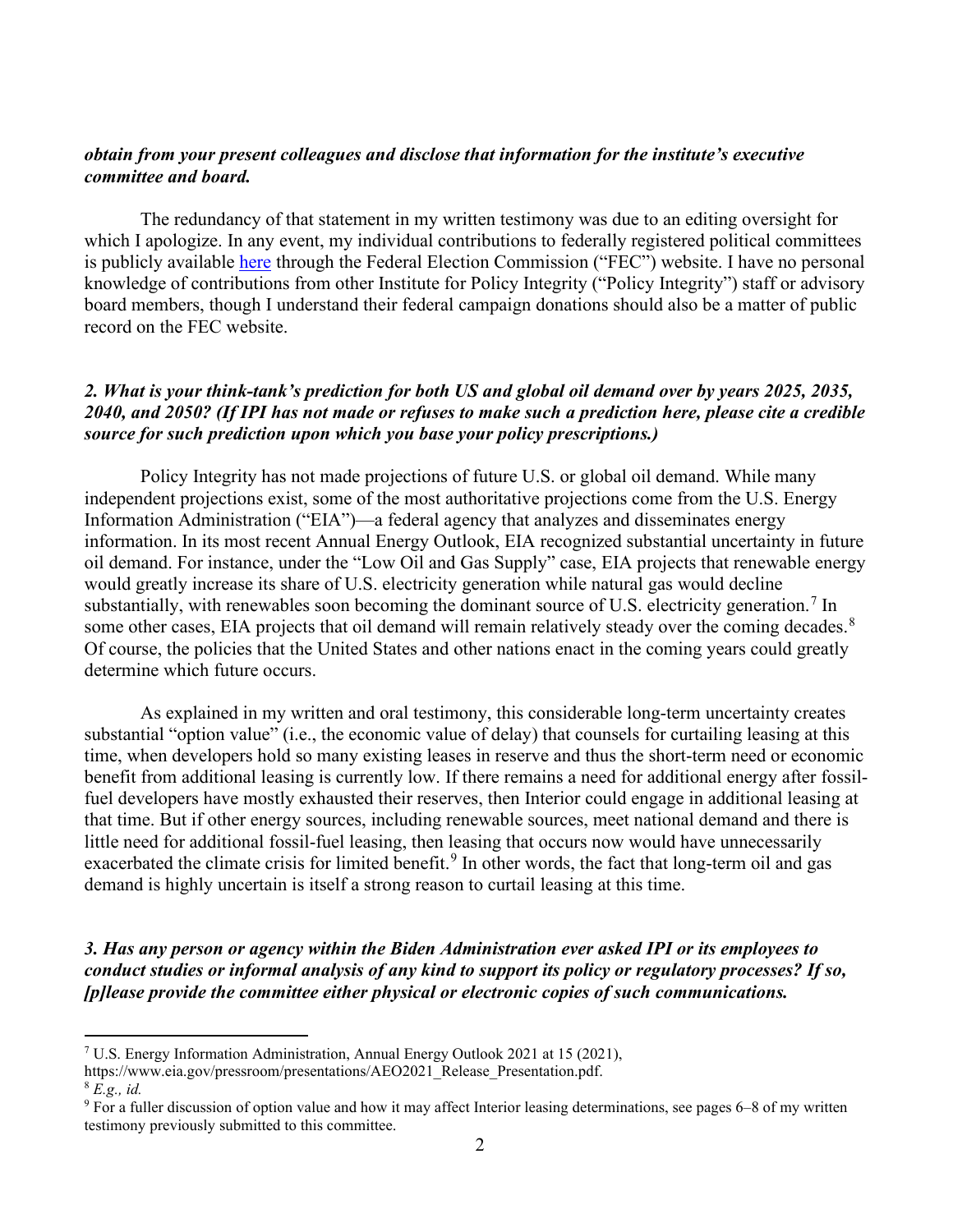No person or agency within the Biden Administration has asked me to conduct studies or analysis to support its policy or regulatory processes, either on the subject matter of my testimony or on anything else. I am not aware of any person or agency within the Biden Administration asking other Policy Integrity staff to conduct studies or analysis to support the Administration's policy or regulatory processes.

#### *4. If so, has IPI or its employees been in any way compensated for such work product? If so, [p]lease provide the committee either physical or electronic copies of such transactions.*

Please see response to Question 3.

#### *5. Excluding public comments, has IPI directly communicated with any member of the White House staff, either political appointee or career staff, on BOEM's Revised Draft Environmental Impact Statement for Cook Inlet Lease Sale 258?*

I have not directly communicated with any member of the White House staff on BOEM's Revised Draft Environmental Impact Statement for Cook Inlet Lease Sale 258 (excluding public comments). I am not aware of any other Policy Integrity staff having done so.

#### *6. Excluding public comments, has IPI directly communicated with any member of the Interior Department staff, either political appointee or career staff, on BOEM's Revised Draft Environmental Impact Statement for Cook Inlet Lease Sale 258?*

I have not directly communicated with any member of the Interior Department staff on BOEM's Revised Draft Environmental Impact Statement for Cook Inlet Lease Sale 258 (excluding public comments). I am not aware of any other Policy Integrity staff having done so.

#### *7. Please disclose any instances where IPI has offered, been requested for, or provided any information in support of the filings of the parties to Friends of the Earth v. Haaland (DDC) as well as any and all of the cases you cite in your testimony, and please provide the committee either physical or electronic copies of such communications. (Including Ctr. for Biological Diversity v. Bernhardt, 982 F.3d 723, 736–40 (9th Cir. 2020))*

Policy Integrity served as co-counsel for petitioner in *Center for Sustainable Economy v. Jewell*, 779 F.3d 588 (D.C. Cir. 2015), which was cited in my written testimony. Policy Integrity submitted an amicus curiae brief supporting petitioners-appellants in *WildEarth Guardians v. BLM*, 870 F.3d 1222 (10th Cir. 2017), which was cited in my written testimony. Policy Integrity also submitted an amicus curiae brief supporting plaintiffs in *California v. Bernhardt*, 472 F. Supp. 3d 573 (N.D. Cal. 2020), which was cited in my written testimony. All three filings predated my employment with Policy Integrity.